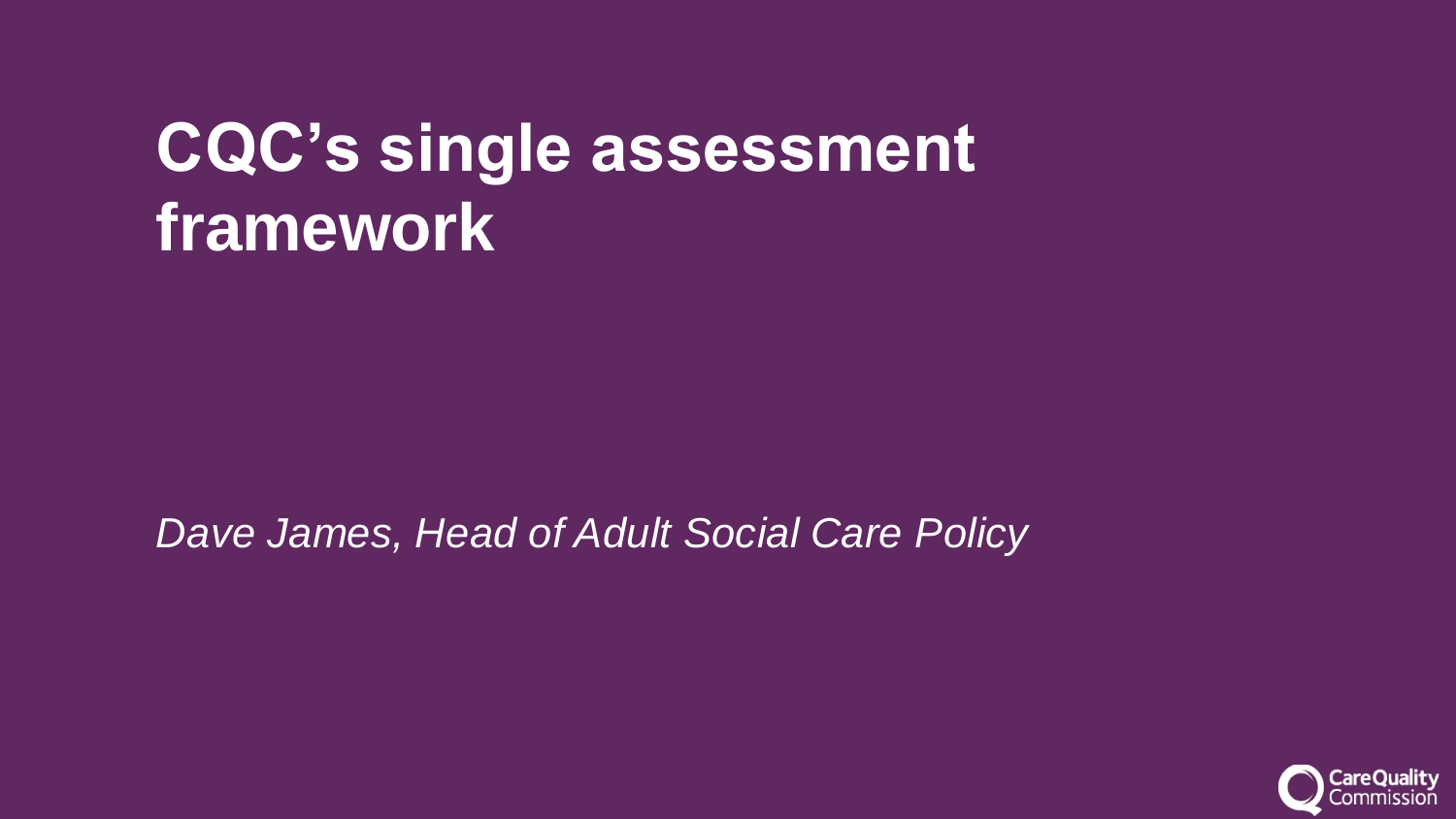# **Our model now and in the future**

## **Model: Now**

| <b>Assessment</b><br>frameworks<br>(multiple) | Ongoing<br>monitoring but<br><b>inspections</b><br>schedule based<br>on previous<br>rating | Inspection: gather<br>evidence using KLOEs<br>(Single point in time)                                                               | Develop judgements<br>(offline)<br>Line-up judgements<br>against ratings<br>characteristics | Publish<br>narrative<br>inspection<br>report               |  |  |  |  |  |  |
|-----------------------------------------------|--------------------------------------------------------------------------------------------|------------------------------------------------------------------------------------------------------------------------------------|---------------------------------------------------------------------------------------------|------------------------------------------------------------|--|--|--|--|--|--|
| <b>Process</b>                                |                                                                                            |                                                                                                                                    |                                                                                             |                                                            |  |  |  |  |  |  |
| <b>Single</b><br>assessment<br>framework      | <b>Ongoing</b><br>assessment of<br>quality and risk                                        | Not just inspection -<br>variety of options<br>(multiple points in<br>time) – more time<br>spent in higher risk<br><b>services</b> | Team assigns score<br>based on evidence found                                               | Ratings<br>updated, short<br><b>statement</b><br>published |  |  |  |  |  |  |
| <b>Model: Future</b>                          |                                                                                            |                                                                                                                                    |                                                                                             |                                                            |  |  |  |  |  |  |

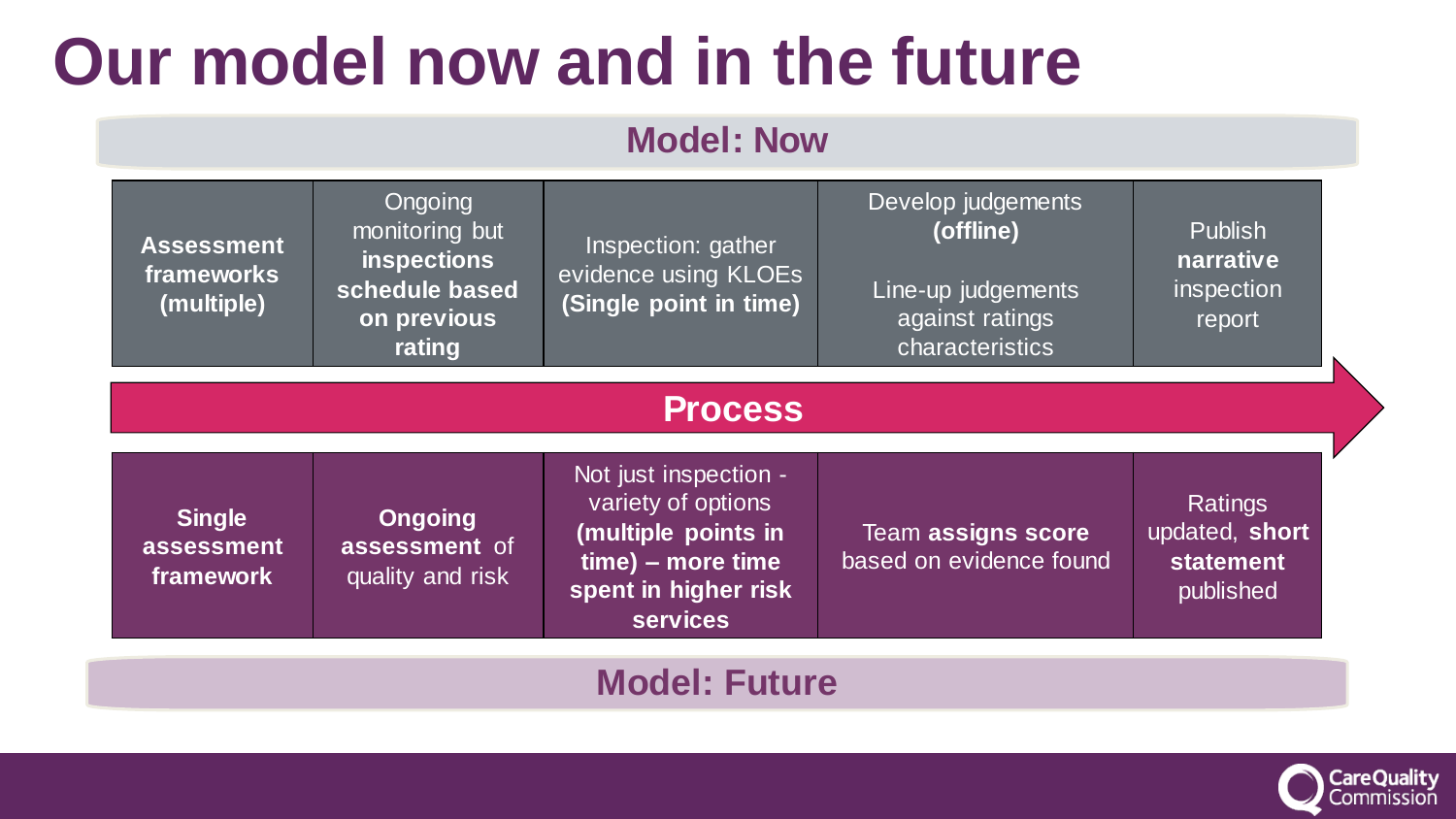# **A single assessment framework**

Our framework will assess providers, local authorities and integrated care systems with a consistent set of key themes, from registration through to ongoing assessment



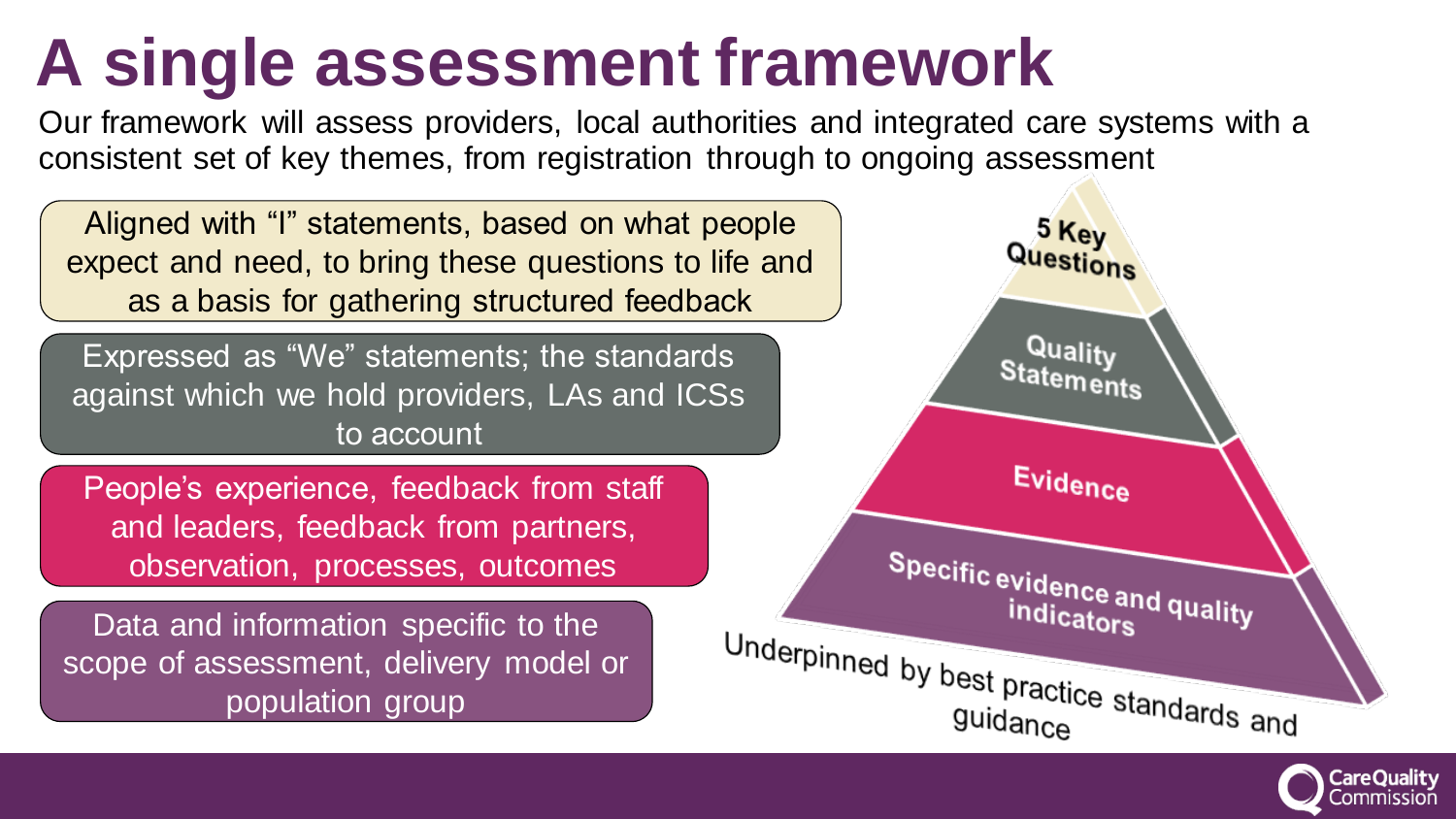# **The 5 key questions and topics**

### **Safe**

- Learning culture
- Safe systems, pathways and transitions
- Safeguarding
- Involving people to manage risks
- Safe environments
- Safe and effective staffing
- Infection prevention and control
- Medicines optimisation

### **Responsive**

- Person-centred care
- Care provision, Integration, and continuity
- Providing information
- Listening to and involving people
- Equity in access
- Equity in experiences and outcomes
- Planning for the future

#### **Effective**

Assessing needs

• Is it safe?

• Is it effective?

• Is it responsive?

• Is it caring?

• Is it well-led?

- Delivering evidence-based care and treatment
- How staff, teams and services work together
- Supporting people to live healthier lives
- Monitoring and improving outcomes
- Consent to care and treatment

### **Caring**

- Kindness, compassion and dignity
- Treating people as individuals
- Independence, choice and control
- Responding to people's immediate needs
- Workforce wellbeing and enablement

### **Well-led**

- Shared direction and culture
- Capable, compassionate and inclusive leaders
- Freedom to speak up
- Governance and assurance
- Partnerships and communities
- Learning, improvement and innovation
- Environmental sustainability
- Workforce equality, diversity and inclusion

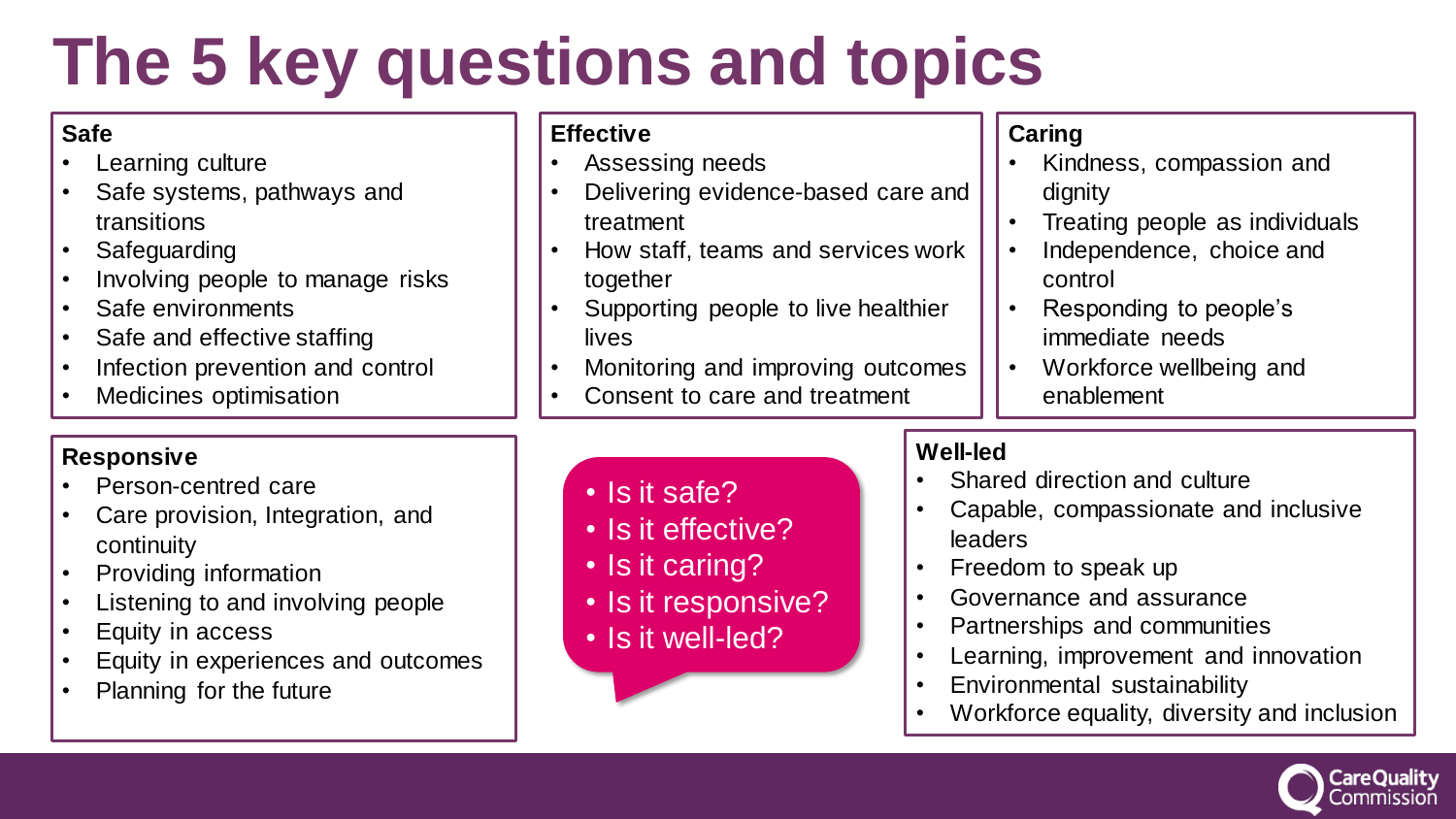

**'I' statement:** When I move between services, settings or areas, there is a plan for what happens next and who will do what, and all the practical arrangements are in place.



**'We/Quality' statement:** We work in partnership with others to establish and maintain safe systems of care in which people's safety is managed, monitored and assured, especially when they move between different services.

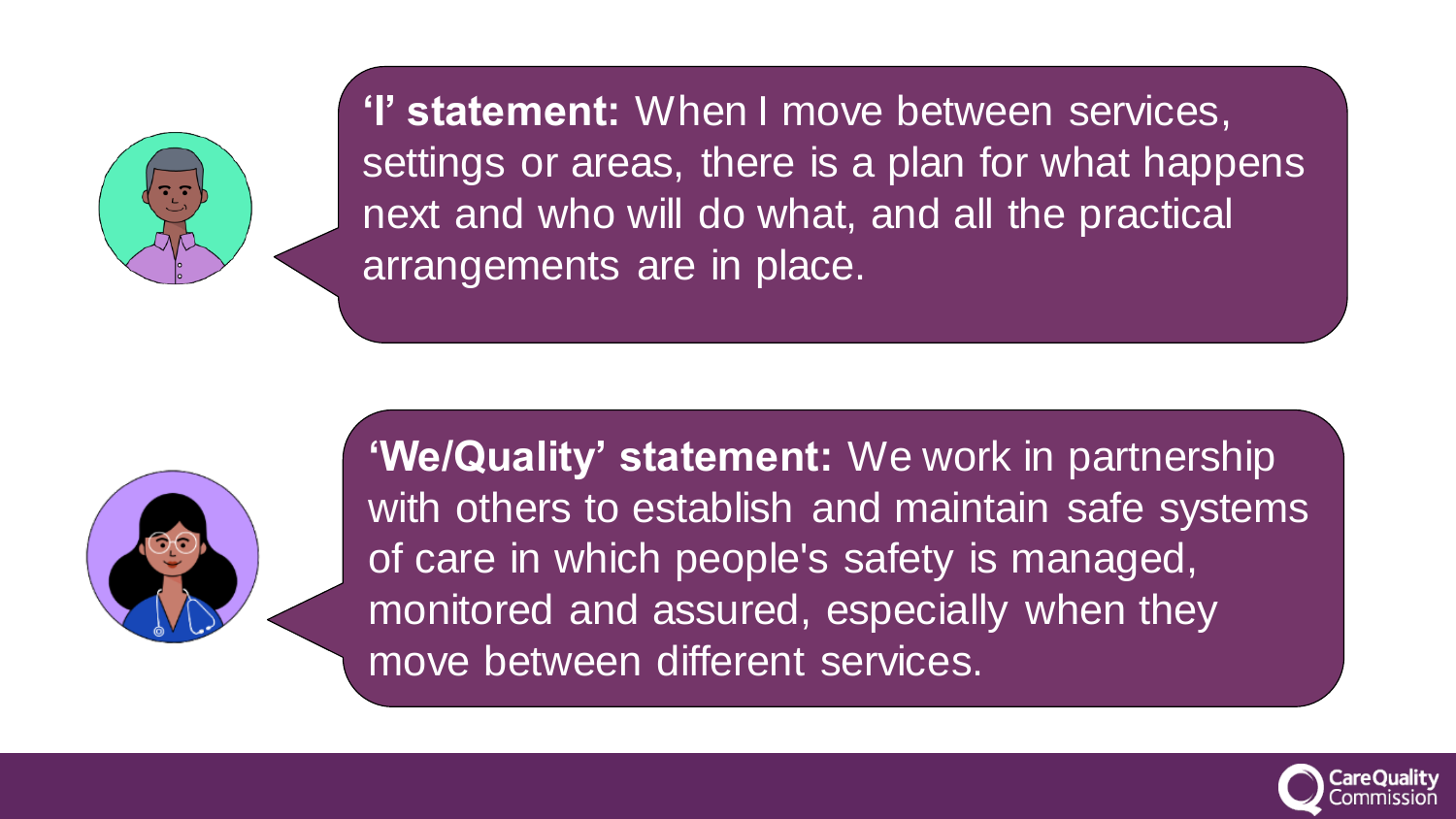## SAFE

Safety is a priority for everyone and leaders embed a culture of openness and collaboration. People are always safe and protected from bullying, harassment, avoidable harm, neglect, abuse and discrimination and their liberty is protected where this is in their best interests and in line with legislation. Where people raise concerns about safety or ideas to improve it, the primary response is continuous learning and improvement. There is strong awareness of the areas of practice with the greatest safety risks, and solutions are developed collaboratively. Services are planned and organised with people and communities in a way that improves their safety across their care journeys. They are supported to make choices that balance risks of harm with positive choices about their lives and always protected them from abuse. Leaders ensure there are enough skilled people to deliver safe care that promotes choice, control and individual well-being.

- ✓ **I feel safe and am supported to understand and manage any risks.**
- ✓ **I know what to do and who I can contact when I realise that things might be at risk of going wrong or my health condition may be worsening.**
- $\checkmark$  If my medication has to change, I know why and am involved in the decision.
- ✓ **When I move between services, settings or areas, there is a plan for what happens next and who will do what, and all the prac tical arrangements are in place.**
- ✓ **I have considerate support delivered by competent people.**
- ✓ **I can get information & advice about my health, care and support and how I can be as well as possible - physically, mentally and emotionally.**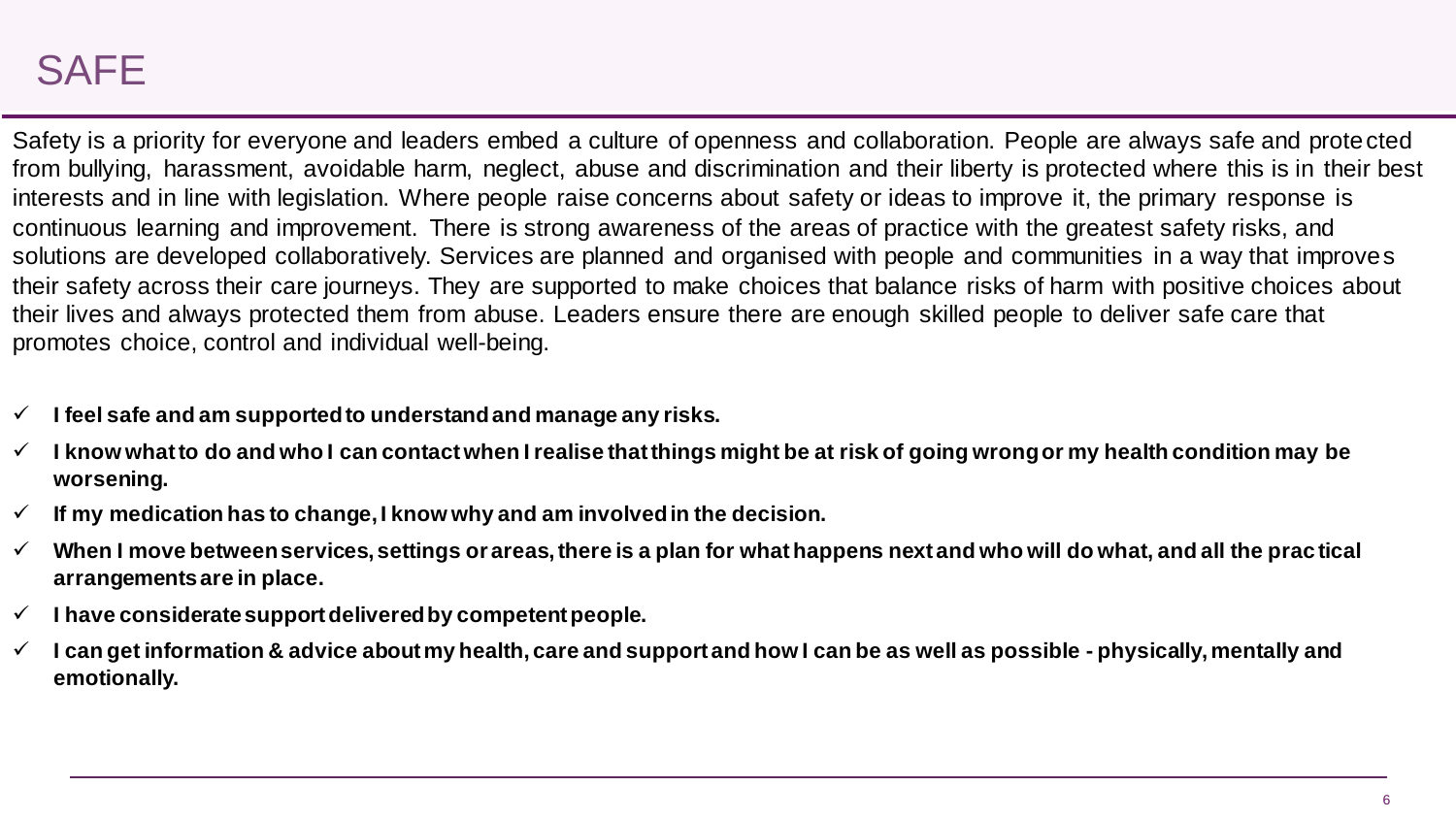# SAFE: Quality statements

#### **Learning culture**

We have a proactive and positive culture of safety based on openness and honesty, in which concerns about safety are listened to, safety events are investigated and reported thoroughly, and lessons are learned to continually identify and embed good practices.

#### **Safe systems, pathways and transitions**

We work with people and our partners to establish and maintain safe systems of care, in which safety is managed, monitored and assured. We ensure continuity of care, including when people move between different services

#### **Safeguarding**

We work with people to understand what being safe means to them and work with them and our partners on how that can best be achieved. We concentrate on improving people's lives while protecting their right to live in safety, free from bullying, harassment, abuse, discrimination, avoidable harm and neglect, and make sure we share concerns quickly and appropriately.

#### **Involving people to manage risks**

We work with people to understand and manage risks by thinking holistically so that care meets their needs in a way that is safe and supportive and enables them to do the things that matter to them.

#### **Safe environments**

We detect and control potential risks in the care environment and make sure that the equipment, facilities and technology support the delivery of safe care.

#### **Safe and effective staffing**

We make sure there are enough qualified, skilled and experienced people, who receive effective support, supervision and development and work together effectively to provide safe care that meets people's individual needs.

#### **Infection prevention and control**

We assess and manage the risk of infection, detect and control the risk of it spreading and share any concerns with appropriate agencies promptly.

#### **Medicines optimisation**

We make sure that medicines and treatments are safe and meet the needs, capacities and preferences of people, by enabling them to be involved in planning, including when changes happen.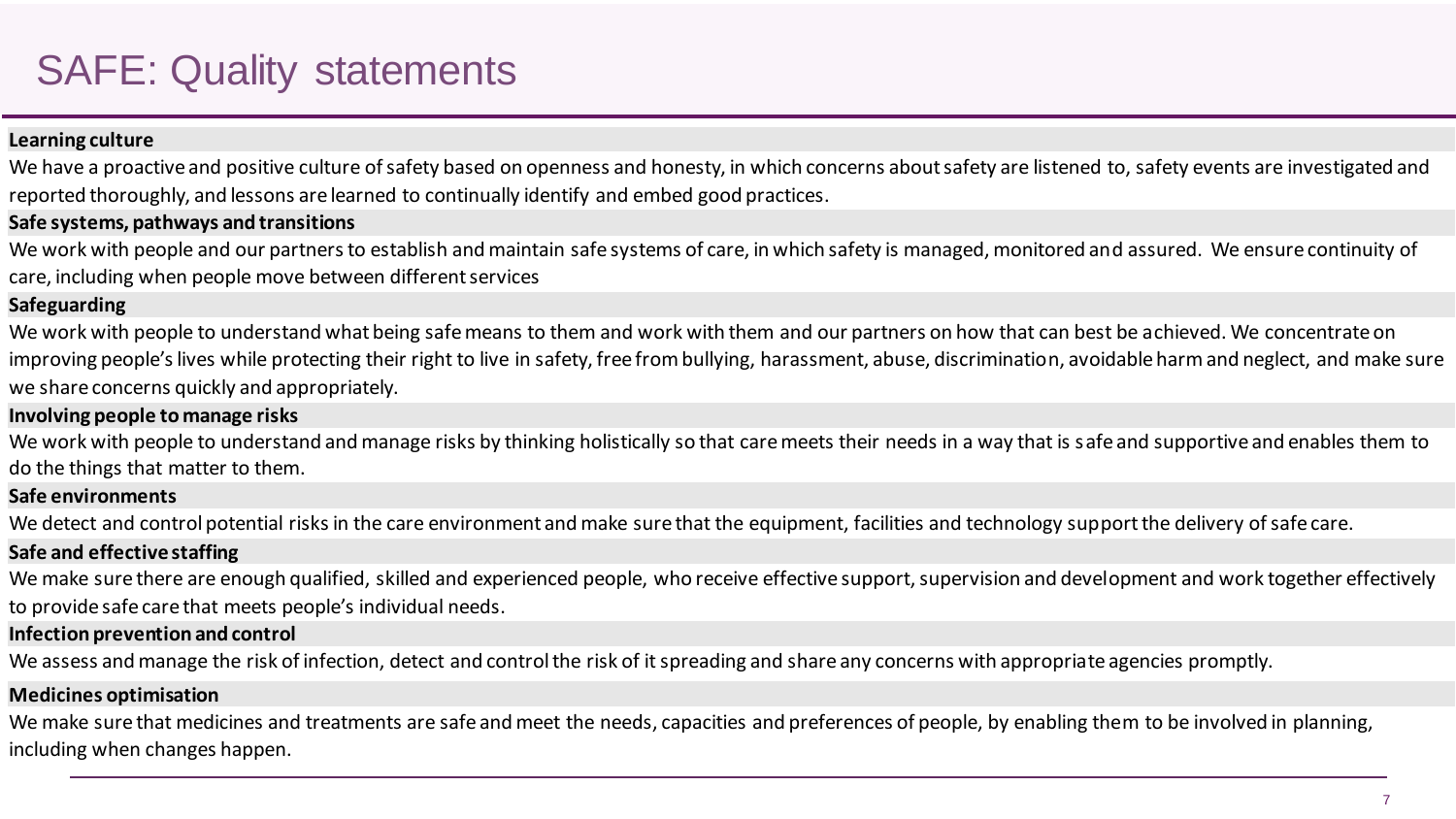# How we maintain up to date judgements



**SET timetable for evidence collection based on national and local risk analysis and priorities**

**Score evidence categories for impacted quality statements**

**Publish scores, narrative and direction of travel when change/time thresholds reached**



Rules define

when we move to assessment



Maintain "always on" visibility of these scores for providers



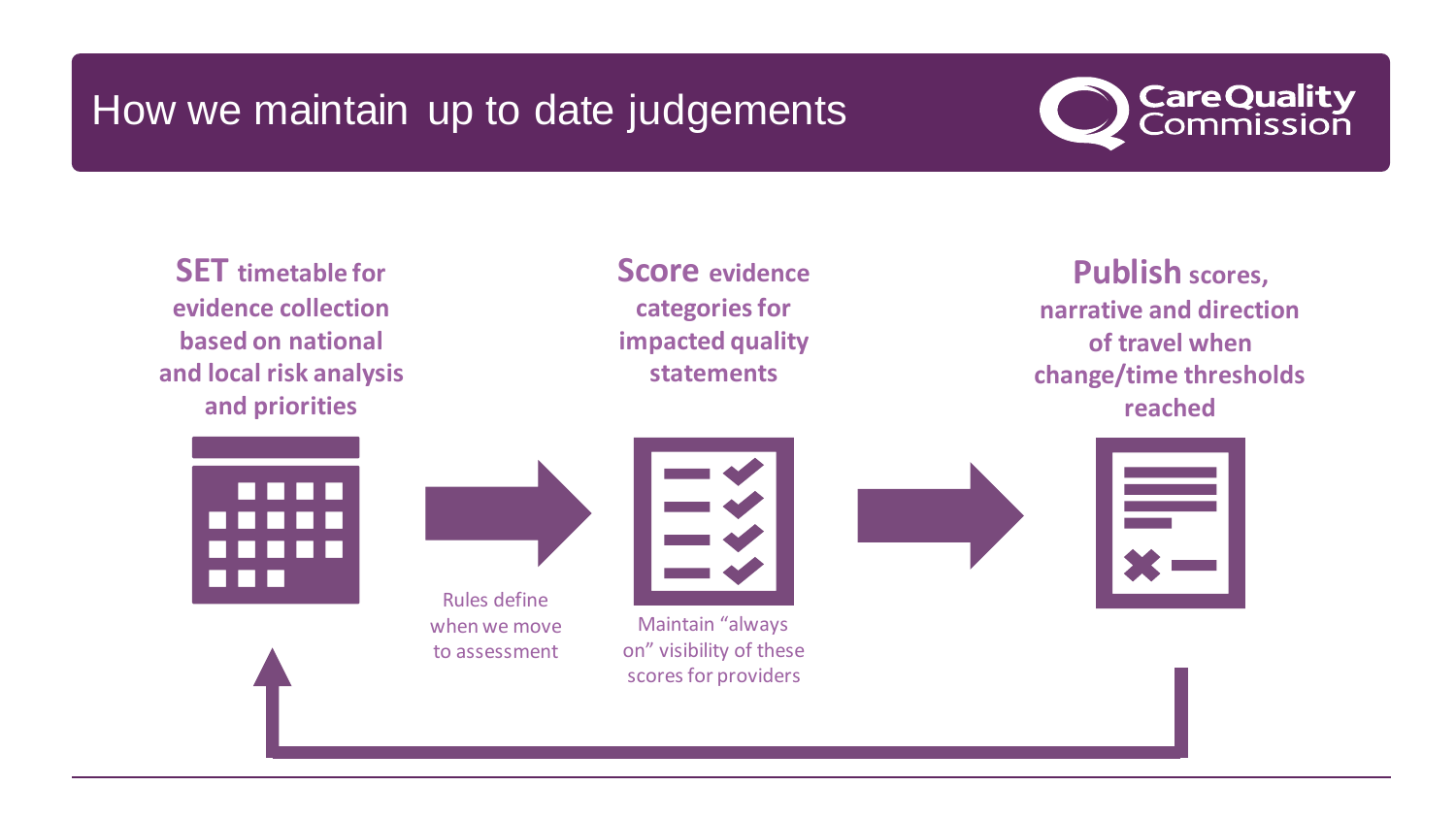### **Planned evidence collection "minimums" set from national profiles**

|                                                             | <b>Observation</b><br>(care and care<br>environment) | People's<br><b>Experience</b> | <b>Staff &amp;</b><br><b>Leaders</b> | <b>Partners</b> | <b>Outcomes</b> | <b>Processes</b>                                         |
|-------------------------------------------------------------|------------------------------------------------------|-------------------------------|--------------------------------------|-----------------|-----------------|----------------------------------------------------------|
| <b>Residential</b>                                          | Once a year                                          | Once a year                   | 2 years                              | Annual schedule | Data schedules  | Annual data<br>collection                                |
| Inpatient                                                   | 2 years                                              | Once a year                   | <b>National</b><br>data<br>schedules | Annual schedule | Data schedules  | National data<br>schedules/<br>Annual data<br>collection |
| Ambulatory                                                  | 2 years                                              | Once a year                   | 2 years                              | Annual schedule | Data schedules  | Annual data<br>collection                                |
| Community<br>settings including<br>people's homes           | n/a                                                  | Once a year                   | 2 years                              | Annual schedule | Data schedules  | Annual data<br>collection                                |
| <b>Digital services</b><br><b>CareQuality</b><br>Commission | n/a                                                  | Once a year                   | 2 years                              | Annual schedule | Data schedules  | Annual data<br>collection                                |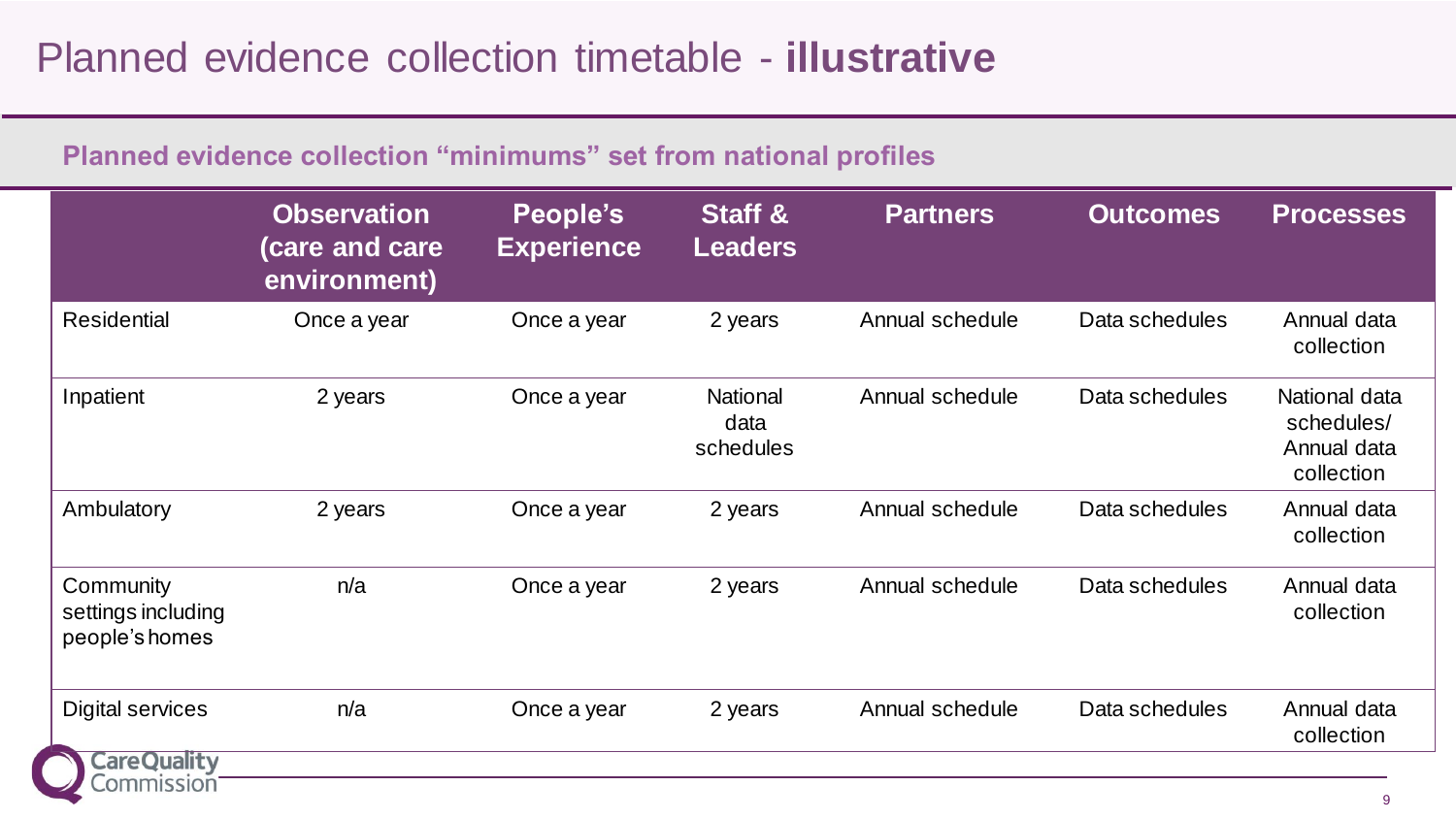# **How a rating will be reached**



**A rating will still be reached for each of our key questions but the process will be more transparent with scores for each quality statement and each evidence category feeding in to them**

Inadequate Requires Improvement Good **Outstanding** 

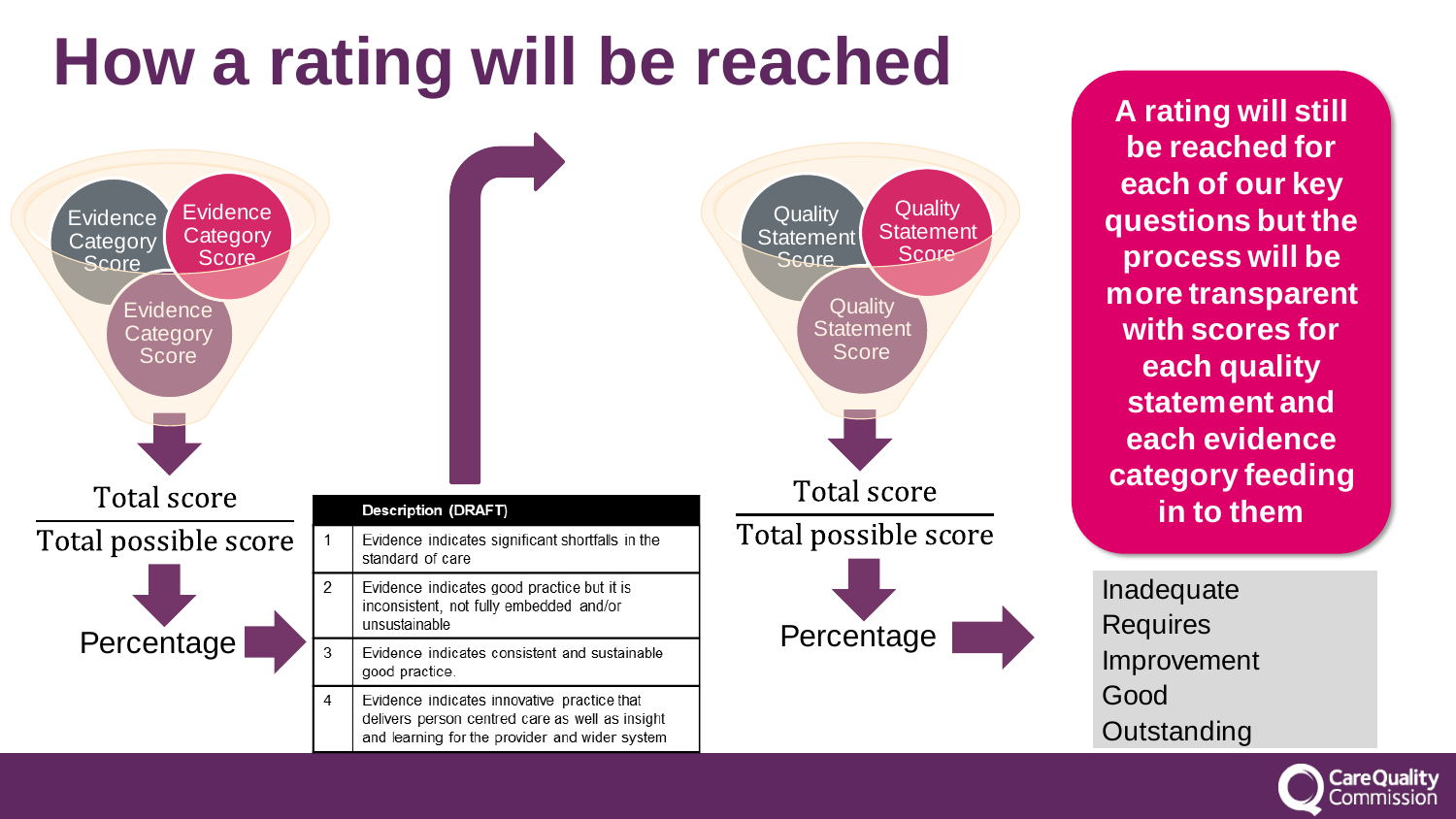# **Evidence Requirements - Update**

- We have reformatted the Evidence Requirements to make feedback quicker and easier
- Evidence Requirements now described at Key Question level, so only 5 slides to review and comment on
- We value your insight; your views will help us to get these right
- We are seeking your feedback to understand:
- ✓ **Have we got the evidence categories right for each of the quality statements?**
- ✓ **Have we identified the specific evidence we need for adult social care services to support us to make assessments?**

## Please contact [Lara.Nuttall@cqc.org.uk](mailto:Lara.Nuttall@cqc.org.uk) and [Katie.Barton@cqc.org.uk](mailto:Katie.Barton@cqc.org.uk) to volunteer, **deadline 6 May 2022**







**Feedback from staff and leaders**



**Feedback from partners**



**Observation Outcomes Processes**